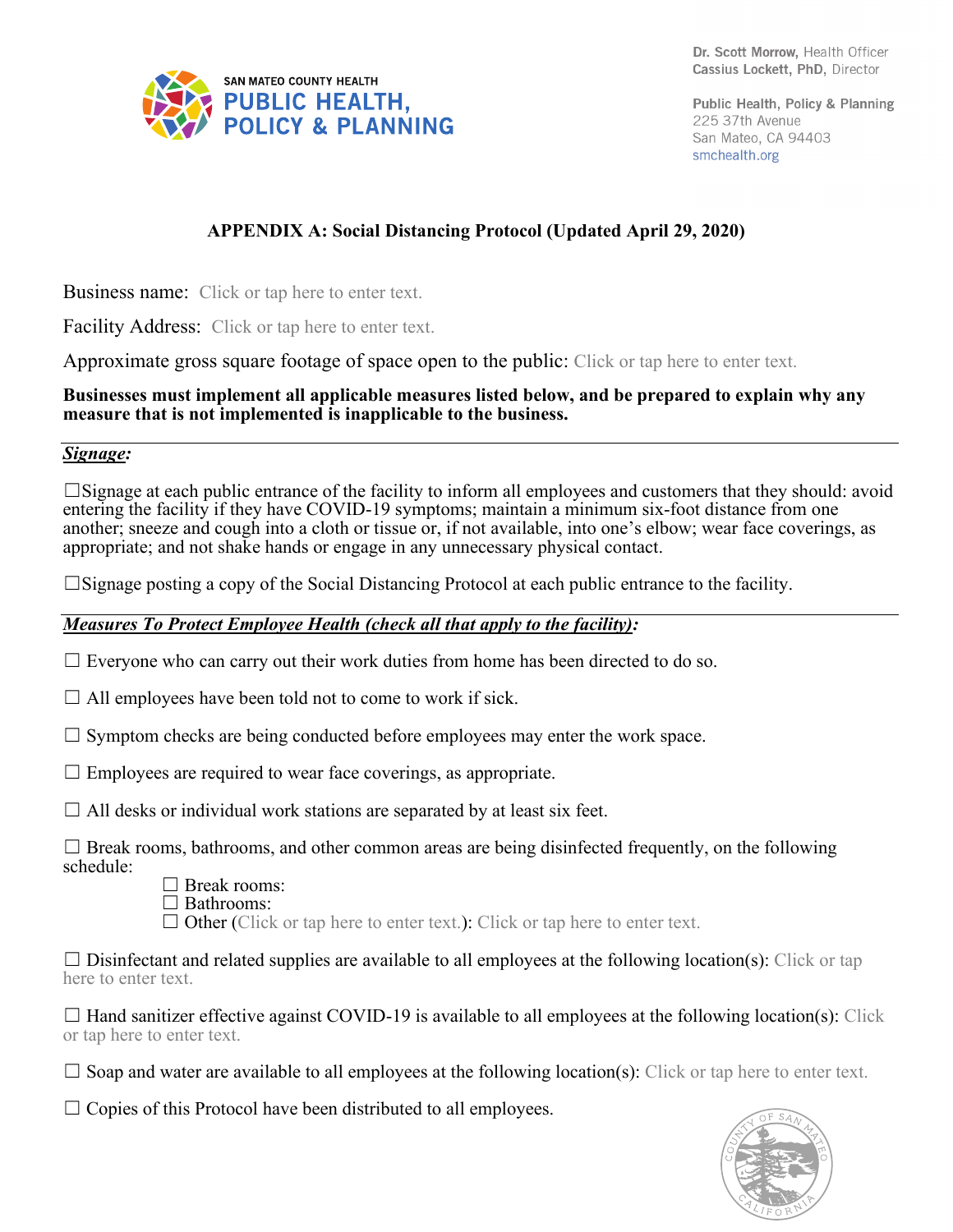

 $\Box$  Optional—Describe other measures: Click or tap here to enter text.

### *Measures To Prevent Crowds From Gathering (check all that apply to the facility):*

 $\Box$  Limit the number of customers in the store at any one time to Click or tap here to enter text., which allows for customers and employees to easily maintain at least six-foot distance from one another at all practicable times.

 $\Box$  Post an employee at the door to ensure that the maximum number of customers in the facility set forth above is not exceeded.

☐ Placing per-person limits on goods that are selling out quickly to reduce crowds and lines. Explain: Click or tap here to enter text.

 $\Box$  Optional—Describe other measures: Click or tap here to enter text.

### *Measures To Keep People At Least Six Feet Apart (check all that apply to the facility)*

 $\Box$  Placing signs outside the store reminding people to be at least six feet apart, including when in line.

 $\Box$  Placing tape or other markings at least six feet apart in customer line areas inside the store and on sidewalks at public entrances with signs directing customers to use the markings to maintain distance.

 $\Box$  Separate order areas from delivery areas to prevent customers from gathering.

 $\Box$  All employees have been instructed to maintain at least six feet distance from customers and from each other, except employees may momentarily come closer when necessary to accept payment, deliver goods or services, or as otherwise necessary.

 $\Box$  Optional—Describe other measures: Click or tap here to enter text.

#### *Measures To Prevent Unnecessary Contact (check all that apply to the facility):*

 $\Box$  Preventing people from self-serving any items that are food-related.

 $\Box$  Lids for cups and food-bar type items are provided by staff; not to customers to grab.

 $\Box$  Bulk-item food bins are not available for customer self-service use.

 $\Box$  Not permitting customers to bring their own bags, mugs, or other reusable items from home.

 $\Box$  Providing for contactless payment systems or, if not feasible, sanitizing payment systems regularly. Describe: Click or tap here to enter text.

 $\Box$  Optional—Describe other measures (e.g. providing senior-only hours): Click or tap here to enter text.

#### *Measures To Increase Sanitization (check all that apply to the facility):*

 $\Box$  Disinfecting wipes that are effective against COVID-19 are available near shopping carts and shopping baskets.